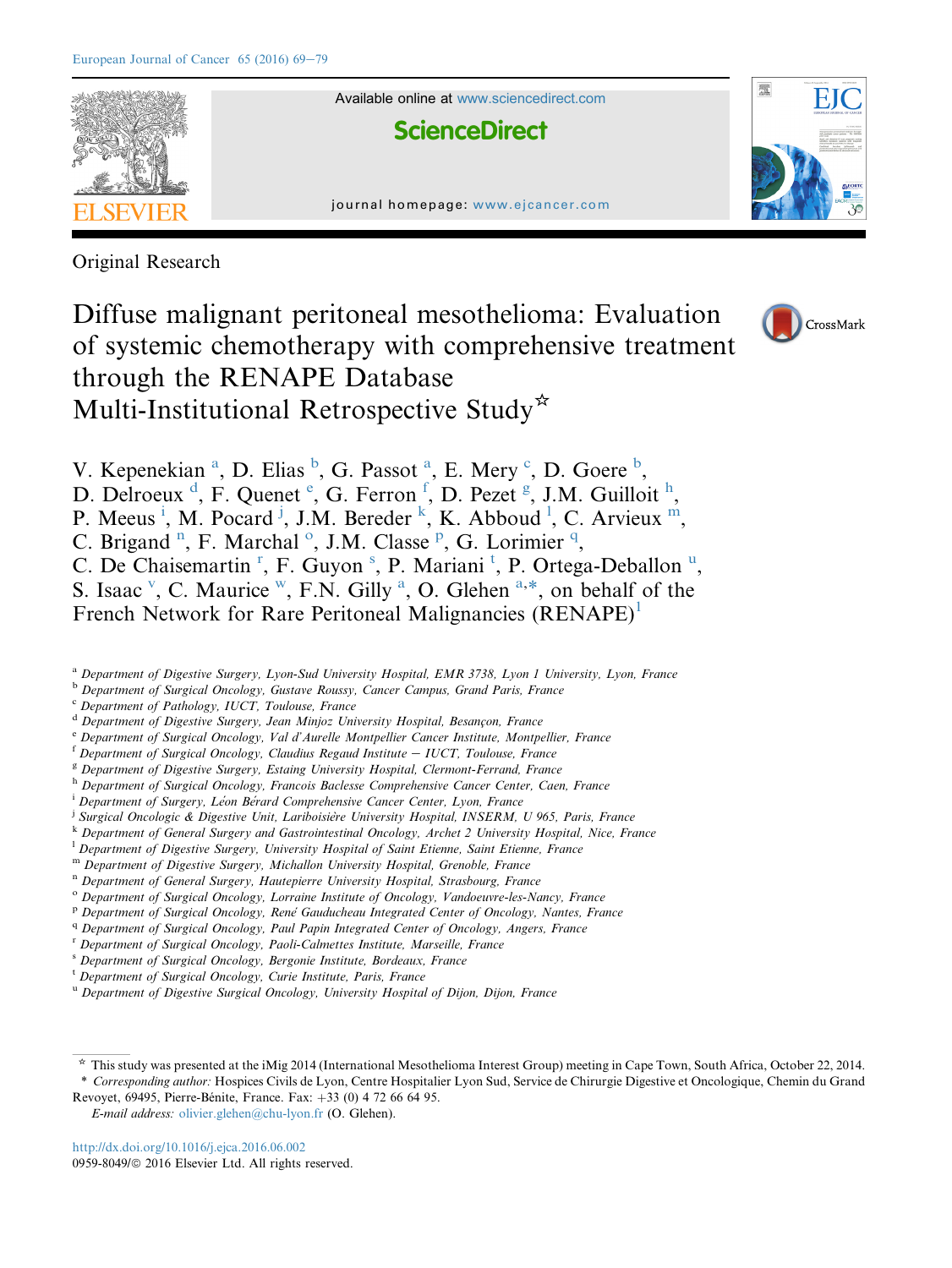w Clinical Research Unit, Pole IMER (Information Médicale Evaluation et Recherche), Hospices Civils de Lyon, Lyon, France

Received 24 March 2016; received in revised form 26 May 2016; accepted 1 June 2016 Available online 26 July 2016

#### **KEYWORDS**

Peritoneal mesothelioma; Cytoreductive surgery; Hyperthermic intraperitoneal chemotherapy; Systemic chemotherapy

Abstract *Purpose*: Diffuse malignant peritoneal mesothelioma (DMPM) is a severe disease with mainly locoregional evolution. Cytoreductive surgery and hyperthermic intraperitoneal chemotherapy (CRS-HIPEC) is the reported treatment with the longest survival. The aim of this study was to evaluate the impact of perioperative systemic chemotherapy strategies on survival and postoperative outcomes in patients with DMPM treated with curative intent with CRS-HIPEC, using a multi-institutional database: the French RENAPE network. Patients and methods: From 1991 to 2014, 126 DMPM patients underwent CRS-HIPEC at 20 tertiary centres. The population was divided into four groups according to perioperative treat-

ment: only neoadjuvant chemotherapy (NA), only adjuvant chemotherapy (ADJ), perioperative chemotherapy (PO) and no chemotherapy before or after CRS-HIPEC (NoC). *Results:* All groups (NA:  $n = 42$ ; ADJ:  $n = 16$ ; PO:  $n = 16$ ; NoC:  $n = 48$ ) were comparable regarding clinicopathological data and main DMPM prognostic factors. After a median follow-up of 61 months, the 5-year overall survival (OS) was 40%, 67%, 62% and 56% in

NA, ADJ, PO and NoC groups, respectively  $(P = 0.049)$ . Major complications occurred for 41%, 45%, 35% and 41% of patients from NA, ADJ, PO and NoC groups, respectively  $(P = 0.299)$ . In multivariate analysis, NA was independently associated with worse OS (hazard ratio, 2.30; 95% confidence interval, 1.07–4.94;  $P = 0.033$ ).

**Conclusion:** This retrospective study suggests that adjuvant chemotherapy may delay recurrence and improve survival and that NA may impact negatively the survival for patients with DMPM who underwent CRS-HIPEC with curative intent. Upfront CRS and HIPEC should be considered when achievable, waiting for stronger level of scientific evidence.  $© 2016 Elsevier Ltd. All rights reserved.$ 

<span id="page-1-0"></span> $\overline{v}$  Department of Pathology, Lyon-Sud University Hospital, Lyon, France

<sup>&</sup>lt;sup>1</sup> French Network for Rare Peritoneal Malignancies (RENAPE): G. Averous, Department of Pathology, Hautepierre University Hospital, Strasbourg, France; J. M. Bereder, Department of General Surgery and Gastrointestinal Oncology, Archet 2 University Hospital, Nice, France; F. Bibeau, Department of Pathology, Val d'Aurelle Montpellier Cancer Institute, Montpellier, France; D. Bouzard, Department of Surgery, Louis Mourier University Hospital, Colombes, France; A. Chevallier, Department of Pathology, Archet 2 University Hospital, Nice, France; S. Croce, Department of Pathology, Bergonie Institute, Bordeaux, France; P. Dartigues, Department of Pathology, Gustave Roussy Institute, Villejuif, France; S. Durand-Fontanier, Department of Visceral Surgery and Transplantation, Dupuytren University Hospital, Limoges, France; L. Gouthi, Department of Digestive Surgery, Purpan University Hospital, Toulouse, France; B. Heyd, Department of Digestive Surgery, Jean Minjoz University Hospital, Besançon, France; R. Kaci, Department of Pathology, Lariboisière University Hospital, Paris, France; R. Kianmanesh, Department of Digestive Surgery, Robert Debré University Hospital, Reims, France; M. H. Laverrière, Department of Pathology, Michallon University Hospital, Grenoble, France; E. Leblanc, Department of Gynaecological Surgery, Centre Oscar Lambret, Lille, France; B. Lelong, Department of Surgical Oncology, Paoli-Calmettes Institute, Marseille, France; A. Leroux, Department of Pathology, Lorraine Institute of Oncology, Vandoeuvre-les-Nancy, France; V. Loi, Department of Digestive Surgery, Tenon University Hospital, Paris, France; C. Mariette, Department of Digestive and Oncological Surgery, Claude-Huriez University Hospital, Lille, France; P. Meeus, Department of Surgery, Léon Bérard Comprehensive Cancer Center, Lyon, France; S. Msika, Department of Surgery, Louis Mourier University Hospital, Colombes, France; D. Pezet, Department of Digestive Surgery, Estaing University Hospital, Clermont-Ferrand, France; P. Peyrat, Department of Surgery, Léon Bérard Comprehensive Cancer Center, Lyon, France; N. Pirro, Department of Digestive Surgery, Timône University Hospital, Marseille, France; J. Paineau, Department of Surgical Oncology, René Gauducheau Integrated Center of Oncology, Nantes, France; F. Poizat, Department of Pathology, Paoli-Calmettes Institute, Marseille, France; J. Porcheron, Department of Digestive Surgery, University Hospital of Saint Etienne, Saint Etienne, France; F. Quenet, Department of Surgical Oncology Val d'Aurelle Montpellier Cancer Institute, Montpellier, France; P. Rat, Department of Digestive Surgical Oncology, University Hospital of Dijon, Dijon, France; J. M. Regimbeau, Department of Digestive Surgery, University Hospital of Amiens, Amiens, France; E. Thibaudeau, Department of Surgical Oncology, René Gauducheau Integrated Center of Oncology, Nantes, France; J. J. Tuech, Department of Digestive Surgery, Charles Nicolle University Hospital, Rouen, France; S. Valmary-Degano, Department of Pathology, Jean Minjoz University Hospital, Besançon, France; V. Verriele, Department of Pathology, Paul Papin Integrated Center of Oncology, Angers, France; P. Zerbib, Department of Digestive and Oncological Surgery, Claude-Huriez University Hospital, Lille, France; F. Zinzindohoue, Department of Digestive and General Surgery, G. Pompidou European Hospital, Paris, France.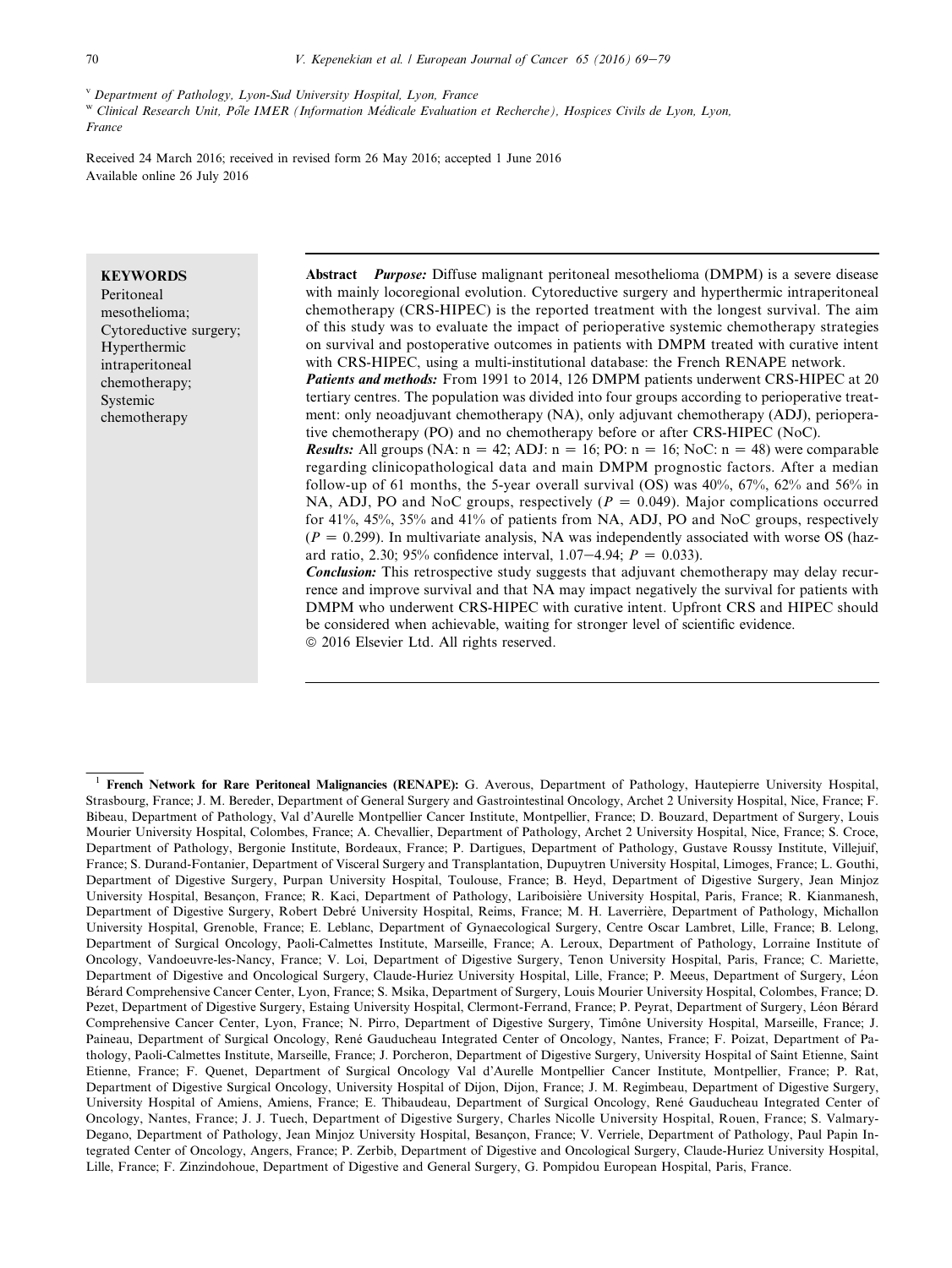## 1. Introduction

In 1908, Miller and Wynn [\[1\]](#page-9-0) first described diffuse malignant peritoneal mesothelioma (DMPM). DMPM arises from the cell lining of the peritoneum and is characterised by thousands of tumour nodules that may coalesce to cover the entire peritoneal surface. Asbestos exposure may cause DMPM and the pleural forms of the disease [\[2\]](#page-9-0). Other risk factors are suspected, but evidence lack, thereby meaning that the pathogenesis remains largely unknown [\[3\]](#page-9-0). With fewer than two cases per million per year in industrialised countries, DMPM represents a quarter of all mesothelioma cases and is a highly aggressive disease  $[3-5]$  $[3-5]$ . Evolution of DMPM is almost exclusively locoregional and patients usually die from intestinal obstruction or terminal starvation [\[6\].](#page-9-0) Without dedicated treatment, death occurs within  $6-12$ months [\[7\].](#page-9-0)

In contrast with pleural mesothelioma, systemic chemotherapy has not been shown to significantly improve patients' prognosis. Among the best regimens, the combination of the multitargeted antifolate pemetrexed and a platinum agent is associated with limited improvement in overall survival  $OS$ ) [\[8](#page-9-0)-[10\].](#page-9-0) Locoregional therapies, as intraperitoneal chemotherapy (IPC) or radiation, had shown promising results [\[11,12\]](#page-9-0). With the development of cytoreductive surgery (CRS) and hyperthermic intraperitoneal chemotherapy (HIPEC), survival increases up to 50 months, for selected patients [\[13,14\]](#page-9-0). Over the last decades, three major steps contributed to improve the management of DMPM. First, pathological diagnosis now includes a clear referential with well-defined histological types (epithelioid, sarcomatoid and biphasic), whereas a difficult differential diagnosis can be resolved at expert centres [\[15,16\]](#page-9-0). Multicystic and well-differentiated papillary mesotheliomas are considered border-line types characterised by far better prognoses despite high recurrence rates [\[17\].](#page-9-0) Secondarily, an international, retrospective, multicentric study defined pathological type, completeness of cytoreduction score (CC-score) and lymph node metastasis status as the main prognostic factors after CRS-HIPEC [\[13\]](#page-9-0). Finally, the DMPM TNM staging system definition strongly correlated with survival [\[18\]](#page-10-0) is used as a rational basis for future comparable studies.

For treatment with curative intent, systemic chemotherapy is commonly used in association with CRS-HIPEC, either to downstage the disease or to consolidate the surgical result. However, there is no strong evidence whether systemic chemotherapy should be performed and when. Most of the reported data were extrapolated from studies performed in pleural mesotheliomas  $[5,10,19]$ . The few studies available in DMPM patients were done in non-operable patients without randomisation [\[8,9,20\].](#page-9-0) Only one study retrospectively assessed the role of perioperative chemotherapy (PO) and no significant survival differences were identified between groups [\[21\]](#page-10-0). Nevertheless systemic chemotherapy role as a part of a DMPM curative therapeutic strategy warrants further assessment.

The goal of this study was to evaluate the impact of systemic chemotherapy in combination with CRS-HIPEC on overall and progression-free survivals for DMPM patients treated with curative intent. As secondary end-point we assessed the association between postoperative results and chemotherapy protocol. The French national network database of rare peritoneal surface malignancies (RENAPE database) was used [\[22\].](#page-10-0)

### 2. Patients and methods

### 2.1. Study population  $-$  RENAPE database

Data for the present analysis were collected from the RENAPE database, which is the French national network database, including 20 peritoneal surface malignancies (PSM) referral centres. A standard data form was created to retrieve relevant information on clinical, histological and treatment-related data. All included patients were treated according to protocols approved by the respective institutional ethics committees, in accordance with the precepts established by the Helsinki declaration.

All patients who underwent CRS, with or without IPC, for DMPM pathologically confirmed were included. Multicystic mesothelioma, well-differentiated papillary peritoneal mesothelioma, peritoneal spread from primary pleural mesothelioma and unknown histological types were excluded. Patients aged >80 years, or with Eastern Cooperative Oncology Group [\[23\]](#page-10-0) performance status  $> 2$ , or presenting extraperitoneal metastases were excluded.

## 2.2. Systemic chemotherapy

Systemic chemotherapy strategy and regimen were determined in multidisciplinary team (MDT) meeting, expert in PSM, according to patient medical history, spread of disease, main DMPM prognostic factors and centre's treatment policy. All failure to complete the treatment strategy planned in MDT was recorded.

Neoadjuvant chemotherapy was defined as a systemic chemotherapy set before surgery with the last cure within 3 months before CRS. Adjuvant chemotherapy (ADJ) was defined as a systemic chemotherapy started within 3 months following CRS, and PO was defined as a systemic chemotherapy performed before and after CRS. We analysed type of drugs and number of cycles performed.

## 2.3. Operative treatment

The volume and extent of tumour deposits were recorded using the peritoneal cancer index (PCI) [\[24\].](#page-10-0)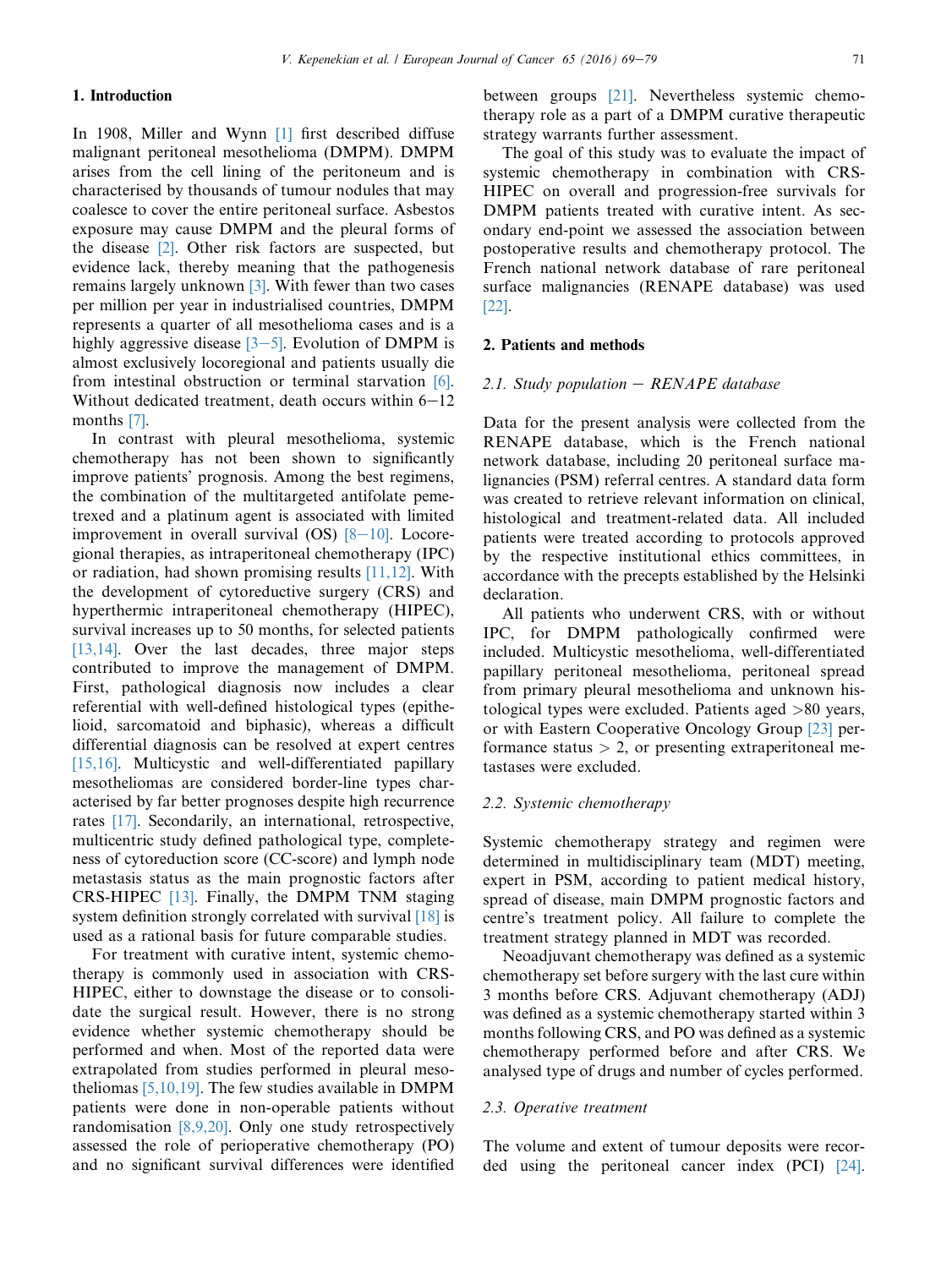Peritonectomy was performed at the sites of disease involvement with the intent of removing nodules together with involved peritoneum. CRS was performed according to techniques described by Sugarbaker [\[25\]](#page-10-0). Residual disease after CRS was recorded using the completeness of using the completeness of cytoreduction score (CC-score) [\[24\].](#page-10-0) All centres shared two major concepts in PSM treatment strategies: CRS to remove macroscopic disease, and IPC delivered thereafter, usually heated (HIPEC), to eradicate residual microscopic disease.

HIPEC was conducted with either an open or closed abdomen technique, with a common intraabdominal target temperature of 42  $^{\circ}$ C $-43$   $^{\circ}$ C. The duration was 30, 60 or 90 min depending on the drug used intraperitoneally. The main chemotherapy regimens used intraperitoneally were: cisplatin  $(25 \text{ mg/m}^2/l)$  with mitomycin  $\overline{C}$  (3.3 mg/m<sup>2</sup>/l) or doxorubicin (15.25 mg/l of perfusate); and oxaliplatin alone  $(460 \text{ mg/m}^2)$  or combined with irinotecan (360 mg/m<sup>2</sup> for both). When early postoperative intraperitoneal chemotherapy (EPIC) was proposed, it was performed during the first five postoperative days, with either mitomycin C (10 mg/m<sup>2</sup>) or paclitaxel  $(20 \text{ mg/m}^2)$ .

Postoperative complications were evaluated within 90 days after surgery and graded based on the National Cancer Institute's Common Terminology Criteria for Adverse Events. Major complications of grade III (severe adverse event), IV (life-threatening adverse event), and V (fatal adverse event) were analysed [\[26\]](#page-10-0). We also analysed whether preoperative chemotherapy impacts postoperative major complications.

The postoperative follow-up included: physical examination, thoracic/abdominal computed tomgraphy scan (CT-scan) and marker measurements every 3 months during the first 2 years, then every 6 months for 3 years and annually thereafter. Recurrent disease or progression was confirmed pathologically.

#### 2.4. Statistical considerations

We assessed long-term and postoperative outcomes in patients receiving neoadjuvant, adjuvant, perioperative or no chemotherapy. We also tested whether patients receiving NA (versus those receiving only adjuvant or receiving no chemotherapy) had different oncological and postoperative outcomes.

The analysis was performed on intent-to-treat basis and postoperative deaths were included in the overall survival (OS) analysis. OS and progression-free survival (PFS), determined from the time of diagnosis to death or progression, respectively, were used as primary endpoints. Survival curves were created using the Kaplan-Meier method and were compared using the log-rank test. Univariate and multivariate Cox proportional hazards models were adjusted for centre. For multivariate analysis, a forward stepwise selection of covariates and entering and removing limits of  $P < 0.20$ and  $P > 0.05$  was used. All statistical analyses were performed with SAS (version 9.2, North Carolina). A significant difference was defined as  $P < 0.05$ .

## 3. Results

### 3.1. Patient characteristics

Among 1617 patients registered in RENAPE database between October 1991 and April 2014, 228 presented with DMPM, and 126 of them underwent CRS: 114 underwent CRS-HIPEC, 9 CRS alone, 2 CRS-EPIC and 1 CRS-HIPEC-EPIC ([Fig. 1](#page-4-0)).

The population was divided into four groups according to perioperative treatment performed: NA only (NA;  $n = 42$ ), adjuvant chemotherapy only (ADJ;  $n = 16$ , PO (PO;  $n = 20$ ) and no perioperative systemic chemotherapy (NoC;  $n = 48$ ). There were no significant differences regarding clinicopathological data between chemotherapy groups, notably in peritoneal treatment, types of HIPEC and main DMPM prognostic factors [\(Table 2\)](#page-6-0).

### 3.2. Systemic chemotherapy

For patient who underwent systemic chemotherapy, pemetrexed-based regimens were used in 60%, 64% and 50% patients of the NA, ADJ and PO groups, respectively, whereas gemcitabine-based regimens were used for 12%, 13% and 25% of cases, respectively [\(Table 1\)](#page-5-0).

In PO group, the median number of preoperative and postoperative cycles was  $3.5$  (range,  $2-20$ ) and 6 (range,  $3-8$ ), respectively. It was 6 (range,  $1-17$ ) and 6 (range, 3–9) in NA and ADJ groups, respectively. According to MDT report, 6 patients (16%) in NA group and 7 patients (15%) in NoC group did not have the postoperative chemotherapy planned in MDT meeting.

#### 3.3. Survival

With a median follow-up of 61 months (range,  $52-69$ ) months), 5-year OS and PFS rates were, for the all patients, 53% and 28%, respectively, with a median OS and PFS of 61 and 17 months, respectively.

The 5-year OS was 40%, 67%, 62% and 56%, and the median OS was 37, 82, not reached, and 71 months for NA, ADJ, PO and NoC groups respectively ( $P = 0.049$ ; [Fig. 2A](#page-7-0); [Table 3\)](#page-7-0). Univariate analysis identified four significant prognostic variables associated with improved OS: PCI  $\leq 30$  (P = 0.007), American Society of Anesthesiologists (ASA) score  $\leq 2$  ( $P = 0.006$ ), CC-0/1 score ( $P = 0.021$ ), and the absence of NA ( $P = 0.021$ ; [Table 4](#page-8-0)). The only factor independently associated with improved OS in multivariate analysis was the absence of NA (hazard ratio [HR], 2.297; 95% confidence interval [CI], 1.068–4.943;  $P = 0.033$ ; [Table 4\)](#page-8-0).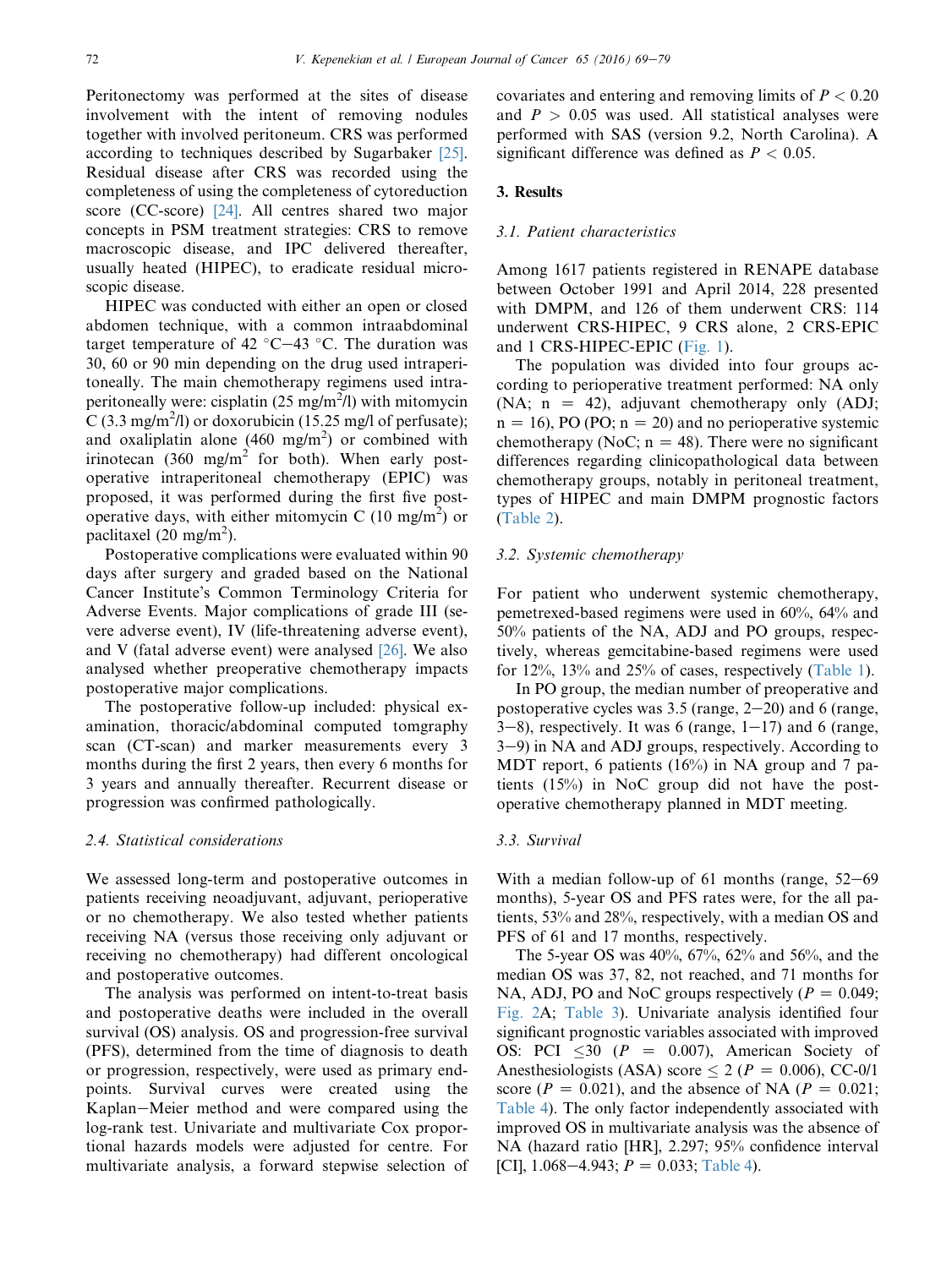<span id="page-4-0"></span>The 5-year PFS rates were 41%, 67%, 65%, and 58%, and the median PFS were 11, 78, 27, 13 months, in NA, ADJ, PO and NoC groups, respectively ([Fig. 2B](#page-7-0); [Table](#page-7-0) [3](#page-7-0)). Univariate analysis identified younger age  $(P = 0.015)$ , PCI < 30 ( $P = 0.007$ ), CC-0/1 score  $(P < 0.001)$ , treatment period after 2005 ( $P = 0.030$ ) and administration of adjuvant chemotherapy  $(P = 0.006)$  as variables associated with improved PFS ([Table 4](#page-8-0)). The assignment to a treatment group was also associated with PFS: favourably for PO group, unfavourably for NA and NoC groups. The only factor independently associated with improved PFS in multivariate analysis was CC-0/1 score (HR, 7.719; 95% CI, 3.539–16.835;  $P < 0.0001$ ; [Table 4](#page-8-0)).

## 3.4. Postoperative results

Within 90 d after CRS, 49 patients (39%) experienced major postoperative complications (grade  $III-IV$ ) and four died (3%). Major complications occurred in 39%, 35%, 44% and 40% in NA, PO, ADJ and NoC groups, respectively ( $P = .877$ ; [Table 2\)](#page-6-0). Grade III-IV complications occurred in 39% of patients with preoperative chemotherapy and 42% of those without preoperative chemotherapy ( $P = 0.963$ ). Mortality rates were 5%,  $0\%$ ,  $0\%$  and  $4\%$  in NA, PO, ADJ, and NoC groups, respectively ( $P = 0.299$ ; [Table 2\)](#page-6-0).

# 4. Discussion

This large DMPM cohort analysis highlights some differences in survival regarding the type of perioperative treatment in combination with CRS-HIPEC. The NA group experienced the worse survival results and this result was not related to an increase of major postoperative complications. On the other hand, patients treated with postoperative chemotherapy showed a better survival with delayed recurrence, suggesting that systemic chemotherapy is more effective with a lower tumour burden in DMPM patients treated with curative intent.

The only factor independently associated with improved OS in multivariate analysis is absence of NA  $(HR, 2.297; 95\% \text{ CI}, 1.1-4.9)$ . The NA group is heterogeneous in many points. First, prechemotherapy disease severity is not precisely evaluated because



Fig. 1. Consort diagram. CRS, cytoreductive surgery; IPC, intraperitoneal chemotherapy; HIPEC, hyperthermic intraperitoneal chemotherapy; EPIC, early postoperative intraperitoneal chemotherapy.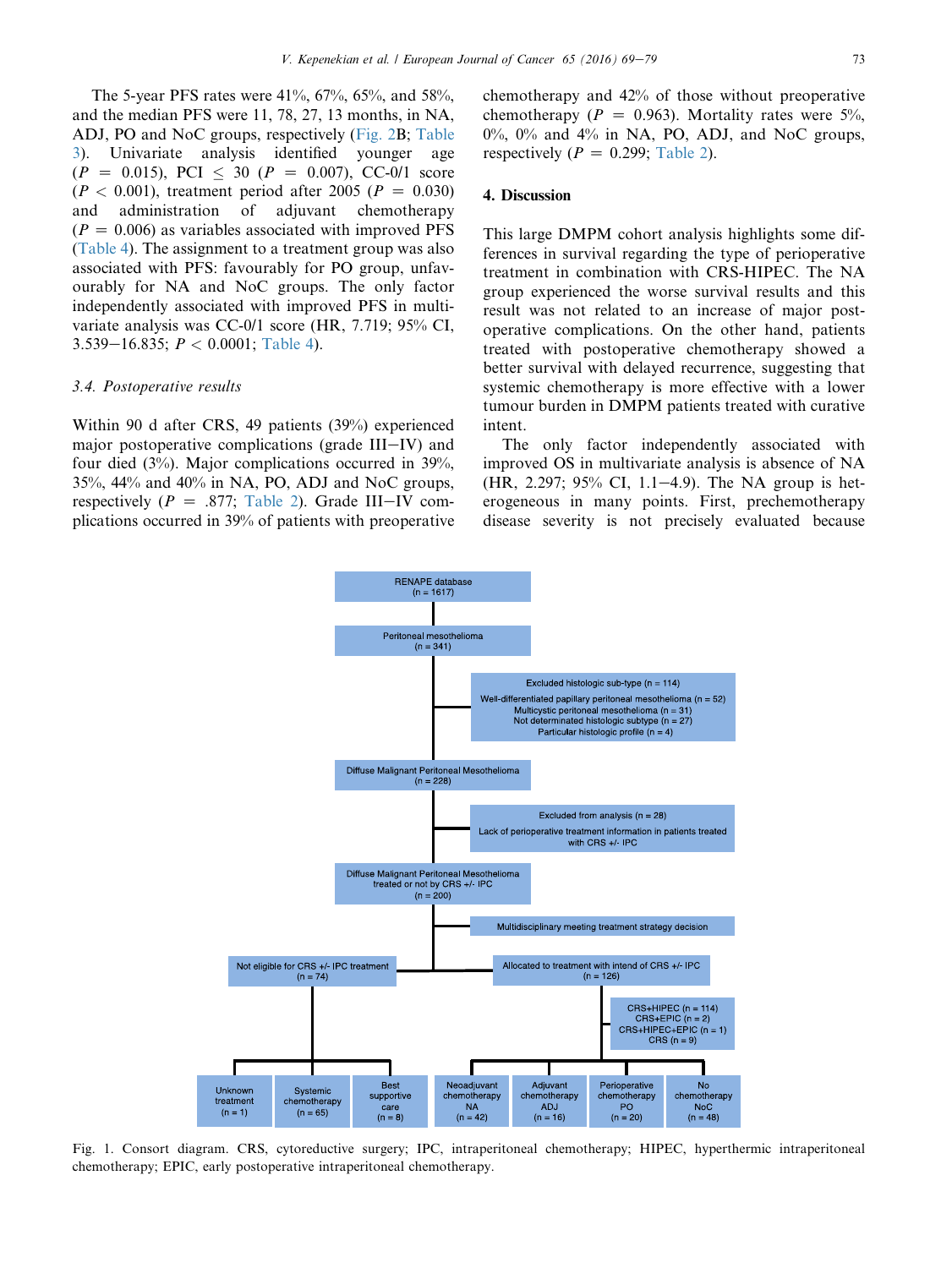<span id="page-5-0"></span>Table 1

Systemic chemotherapy regimens for all patients treated by CRS-HIPEC for DMPM.

| Chemotherapy data           | Syst. Chem.<br>$(n = 78)$ |               | NA             |                | <b>ADJ</b>     |               | PO               |               |                  |               |
|-----------------------------|---------------------------|---------------|----------------|----------------|----------------|---------------|------------------|---------------|------------------|---------------|
|                             |                           |               |                | $(n = 42)$     |                | $(n = 16)$    | PO-NA $(n = 20)$ |               | PO-NA $(n = 20)$ |               |
|                             | $\mathbf n$               | $\frac{0}{0}$ | $\mathbf n$    | $\frac{0}{0}$  | $\mathbf n$    | $\frac{0}{0}$ | n                | $\frac{0}{0}$ | $\mathbf n$      | $\frac{0}{0}$ |
| No. of cycle                |                           |               |                |                |                |               |                  |               |                  |               |
| Median                      |                           |               | 6              |                | 6              |               | 3.5              |               | 6                |               |
| Range                       |                           |               | $1 - 17$       |                | $3 - 9$        |               | $2 - 20$         |               | $3 - 8$          |               |
| <b>First line</b>           |                           |               |                |                |                |               |                  |               |                  |               |
| Pemetrexed-based regimens   | 48                        | 62            | 27             | 60             | 9              | 64            | 10               | 50            | 10               | 50            |
| $Cisplatin + pemetrexed$    |                           |               | 21             |                | 6              |               | 9                |               | 4                |               |
| $Carboplatin + pemetrexed$  |                           |               | 4              |                | 3              |               |                  |               |                  |               |
| Oxaliplatin $+$ pemetrexed  |                           |               |                |                |                |               |                  |               |                  |               |
| Oxaliplatin $+$ raltitrexed |                           |               | $\overline{2}$ |                | 2              |               |                  |               |                  |               |
| Pemetrexed                  |                           |               |                |                |                |               |                  |               |                  |               |
| Gemcitabine-based regimens  | 12                        | 15            | 5              | 12             | $\overline{2}$ | 13            | 2                | 25            | 5                | 25            |
| Gemcitabine $+$ cisplatin   |                           |               | 4              |                |                |               | 3                |               |                  |               |
| Gemcitabine + oxaliplatin   |                           |               |                |                |                |               | 2                |               |                  |               |
| Gemcitabine                 |                           |               |                |                |                |               |                  |               | 2                |               |
| Other regimens              | 22                        | 18            | 10             | 24             | 3              | 19            | 4                | 20            | 3                | 15            |
| Not determined              | $\overline{2}$            | $\mathcal{E}$ | $\theta$       | $\overline{0}$ | $\mathbf{0}$   | $\theta$      | $\mathbf{1}$     | 5             | $\overline{2}$   | 10            |
| Second line and followings  |                           |               |                |                |                |               |                  |               |                  |               |
| <b>Patients concerned</b>   | 20                        | 26            | 12             | 29             | 5              | 31            |                  | 3             |                  | 15            |
| No. of different regimens   | 14                        |               | 12             |                | 4              |               |                  |               | 3                |               |
| Pemetrexed-based regimens   | $\tau$                    | 43            | 5              | 42             |                | 20            |                  |               |                  | 33            |
| Gemcitabine-based regimens  | 6                         | 21            | 2              | 17             | 3              | 60            |                  |               |                  | 33            |
| Other regimens              | 7                         | 36            | 5              | 42             |                | 20            |                  |               |                  | 33            |

Other regimens first line: other cisplatin-based regimens, carboplatin + paclitaxel, fluorouracil + oxaliplatin + folinic acid. Other regimens second line and followings: other cisplatin-based regimens, doxorubicin, topotecan, oxaliplatin + topotecan, paclitaxel, carboplatin + paclitaxel,  $carboplation + cyclophosphamide, fluorouracil + irinotecan + folinic acid, irinotecan + cetuximab.$ Abbreviations: HIPEC, hyperthermic intraperitoneal chemotherapy; NA, neoadjuvant chemotherapy; ADJ, adjuvant chemotherapy; PO, perioperative chemotherapy.

peritoneal carcinomatosis is hardly evaluable by imaging and staging laparoscopy before chemotherapy is not performed in routine, then it is the best examination to explore the peritoneal carcinomatosis extent [\[27\]](#page-10-0). Second, NA has been indicated in different strategies: for patients of dubious resectability, as awaiting treatment in resectable patients before referring them to expert centres, or according to each centre's treatment policy regardless of illness presentation. Third, some of NA patients with good response to chemotherapy and early recovery after CRS had therefore adjuvant chemotherapy and were transferred to PO group.

So, we assume that a lot of NA patients are of intrinsic worse prognosis but looking to main DMPM prognostic factors and MDT conclusions balance this analysis. The rate of incomplete cytoreduction was higher in NA than in ADJ or PO groups, but lower than in NoC group. ASA score, mean PCI, and lymph node involvement were similar in NA and NoC groups. Drug regimens were homogeneously distributed between groups, and the slight differences are insufficient to explain the oncological outcomes, but the mean number of preoperative cycles was higher in the NA group than in the PO group, delaying CRS-HIPEC. Only 16% and 15% of patients from NA and NoC groups did not have the adjuvant chemotherapy they were supposed to receive according to MDT decision. This fact therefore might not impact the difference regarding survival between NA and NoC groups. As a consequence, the worse prognosis observed in the NA group may not be explained by more aggressive disease only. It may also be due to a worse sensitivity to chemotherapy of unresected patients and to the risk of disease progression during preoperative chemotherapy.

It is difficult to define the optimal role of PO in the management of DMPM because of the lack of scientific evidence. Many systemic chemotherapy regimens have been used for 70 years, but there are no randomised controlled studies in DMPM patients [\[28,19\]](#page-10-0). Many studies suggest that CRS-HIPEC provides the best longterm outcomes despite the absence of randomised trials  $[29-33,6,34,35]$  $[29-33,6,34,35]$ . The PO sequence was evaluated in only one retrospective study reported by Deraco et al. [\[21\]](#page-10-0) The objectives and design were similar to the present study but the systemic chemotherapy indications were slightly different. Each patient was scheduled for chemotherapy, meaning that the patients without chemotherapy were judged unfit for this treatment. No patient had perioperative systemic chemotherapy. Two out of three patients received neoadjuvant treatment in order to downsize the disease, or because they were initially unfit for CRS-HIPEC. Preoperative treatment had no effect on morbidity, or on CC-score. There were no OS differences between groups. The only significant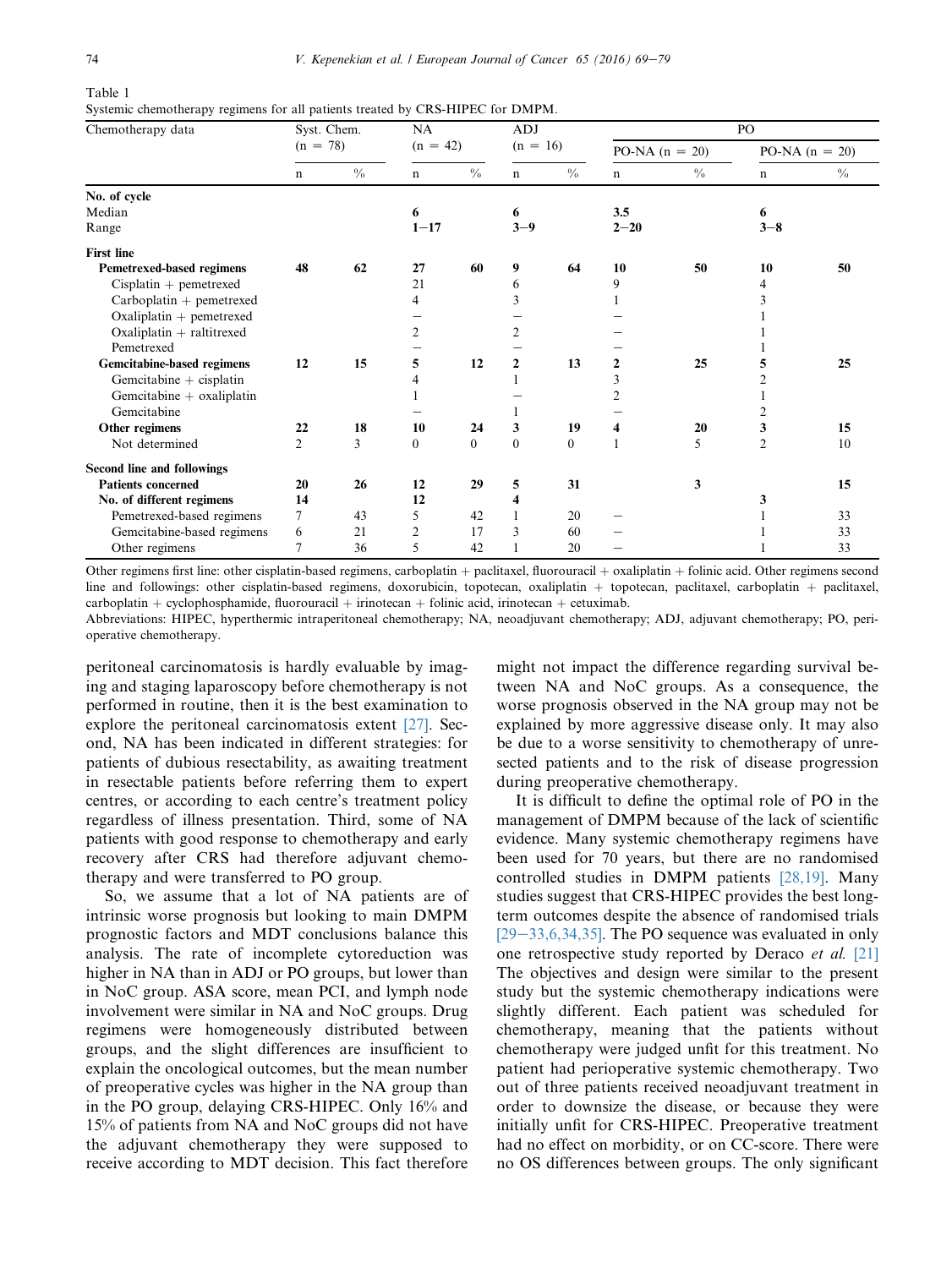<span id="page-6-0"></span>

| Table 2                                                                                             |  |  |
|-----------------------------------------------------------------------------------------------------|--|--|
| Patients and treatments characteristics in HIPEC group according to systemic chemotherapy regimens. |  |  |

| Characteristic                              | $\overline{\phantom{a}}$<br>NA $(n = 42)$ |                  | ADJ $(n = 16)$          |                  | ÷<br>$PO (n = 20)$ |                  | NoC $(n = 48)$   |                  | $\boldsymbol{P}$ |
|---------------------------------------------|-------------------------------------------|------------------|-------------------------|------------------|--------------------|------------------|------------------|------------------|------------------|
|                                             | n                                         | $\frac{0}{0}$    | n                       | $\frac{0}{0}$    | n                  | $\%$             | n                | $\frac{0}{0}$    |                  |
| $\operatorname{Sex}$                        |                                           |                  |                         |                  |                    |                  |                  |                  | 0.715            |
| Female                                      | 18                                        | 43               | 6                       | 38               | 12                 | 60               | 24               | 50               |                  |
| Male                                        | 24                                        | 57               | 10                      | 62               | 8                  | 40               | 24               | $50\,$           |                  |
| Age, years                                  |                                           |                  |                         |                  |                    |                  |                  |                  | 0.463            |
| Median                                      | 56                                        |                  | 58                      |                  | 59                 |                  | 59               |                  |                  |
| Range                                       | $18 - 76$                                 |                  | $17 - 73$               |                  | $13 - 66$          |                  | $27 - 79$        |                  |                  |
| ASA score                                   |                                           |                  |                         |                  |                    |                  |                  |                  | 0.554            |
| Mean                                        | 1.9                                       |                  | $\overline{c}$          |                  | 1.9                |                  | 1.8              |                  |                  |
| <b>SD</b>                                   | 0.6                                       |                  | 0.5                     |                  | 0.4                |                  | 0.7              |                  |                  |
| Unknown                                     | 8                                         |                  | 2                       |                  | 4                  |                  | 7                |                  |                  |
| Extent of prior surgery <sup>a</sup>        |                                           |                  |                         |                  |                    |                  |                  |                  | 0.543            |
| Limited dissection or biopsy                | 33                                        | 79               | 10                      | 63               | 14                 | 70               | 35               | 74               |                  |
| Previous surgical debulking                 | 9                                         | 21               | 6                       | 38               | 6                  | 30               | 12               | 26               |                  |
| Unknown                                     | $\mathbf{0}$                              |                  | $\boldsymbol{0}$        |                  | $\boldsymbol{0}$   |                  | $\mathbf{1}$     |                  |                  |
| Date of surgery                             |                                           |                  |                         |                  |                    |                  |                  |                  | 0.633            |
| Before 2005                                 | 12                                        | 29               | 6                       | 38               | 6                  | 30               | 12               | 26               |                  |
| After 2005                                  | 30                                        | 71               | 10                      | 63               | 14                 | 70               | 36               | 75               |                  |
| PCI <sup>a</sup>                            |                                           |                  |                         |                  |                    |                  |                  |                  | 0.081            |
| Mean                                        | 20                                        |                  | 21                      |                  | 16                 |                  | 22               |                  |                  |
| <b>SD</b>                                   | 8                                         |                  | 8                       |                  |                    | 8                | 9                |                  |                  |
| $0 - 10$                                    | 3                                         | 13               | $\mathbf{1}$            | 20               | 2                  | 14               | 4                | 11               | 0.659            |
| $11 - 20$                                   | 10                                        | 43               | $\mathbf{1}$            | 20               | 11                 | 79               | 11               | 31               |                  |
| $21 - 30$                                   | 8                                         | 35               | $\overline{c}$          | 40               | $\boldsymbol{0}$   | $\boldsymbol{0}$ | 14               | 39               |                  |
| $31 - 39$                                   | $\overline{c}$                            | 9                | $\mathbf{1}$            | 20               | 1                  | 7                | $\tau$           | 19               |                  |
| Unknown                                     | 19                                        |                  | 11                      |                  | 6                  |                  | 12               |                  |                  |
| Completeness of cytoreduction               |                                           |                  |                         |                  |                    |                  |                  |                  | 0.069            |
| $CCR-0/1$                                   | 29                                        | 78               | 12                      | 92               | 20                 | 100              | 34               | 76               |                  |
| $CCR-2/3$                                   | 8                                         | 22               | $\mathbf{1}$            | 8                | $\boldsymbol{0}$   | $\boldsymbol{0}$ | 11               | 24               |                  |
| Unknown                                     | 5                                         |                  | 3                       |                  | $\mathbf{0}$       |                  | 3                |                  |                  |
| Histological type                           |                                           |                  |                         |                  |                    |                  |                  |                  | 0.263            |
| Epithelial                                  | 38                                        | 91               | 13                      | 81               | 19                 | 95               | 44               | 92               |                  |
| Biphasic/Sarcomatoid                        | 4                                         | 10               | 3                       | 19               | $\mathbf{1}$       | 5                | $\overline{4}$   | 8                |                  |
| Lymph nodes <sup>a</sup>                    |                                           |                  |                         |                  |                    |                  |                  |                  | 0.904            |
| Histologically pos                          | 5                                         | 16               | $\overline{\mathbf{c}}$ | 22               | 5                  | 36               | $\tau$           | 19               |                  |
| Histologically neg                          | 26                                        | 84               | $\boldsymbol{7}$        | 78               | 9                  | 64               | 29               | 81               |                  |
| Not sampled                                 | 11                                        |                  | $\tau$                  |                  | 6                  |                  | 12               |                  |                  |
| Extra-abdominal metastases <sup>a</sup>     |                                           |                  |                         |                  |                    |                  |                  |                  | 0.889            |
| Present                                     | 2                                         | 5                | $\boldsymbol{0}$        | $\boldsymbol{0}$ | $\mathbf{1}$       | 5                | $\mathbf{1}$     | 2                |                  |
| Absent                                      | 36                                        | 95               | 13                      | 100              | 19                 | 95               | 45               | 98               |                  |
| Unknown                                     | 4                                         |                  | 3                       |                  | $\overline{0}$     |                  | $\overline{2}$   |                  |                  |
| Peritoneal treatment                        |                                           |                  |                         |                  |                    |                  |                  |                  | 0.919            |
| $CRS + HIPEC$                               | 38                                        | 91               | 13                      | 81               | 18                 | 90               | 43               | 90               |                  |
| $CRS + HIPEC + EPIC$                        | $\boldsymbol{0}$                          | $\boldsymbol{0}$ | $\boldsymbol{0}$        | $\boldsymbol{0}$ | $\boldsymbol{0}$   | $\boldsymbol{0}$ | $\mathbf{1}$     | $\sqrt{2}$       |                  |
| $CRS + EPIC$                                | $\overline{0}$                            | $\boldsymbol{0}$ | $\boldsymbol{0}$        | $\mathbf{0}$     | $\overline{c}$     | $10\,$           | $\boldsymbol{0}$ | $\boldsymbol{0}$ |                  |
| <b>CRS</b>                                  | $\overline{4}$                            | 10               | 3                       | 19               | $\boldsymbol{0}$   | $\mathbf{0}$     | 4                | 8                |                  |
| Duration of HIPEC, minutes <sup>a</sup>     |                                           |                  |                         |                  |                    |                  |                  |                  | 0.200            |
| 30 or 60                                    | 23                                        | 70               | 5                       | 42               | 17                 | 94               | 14               | 35               |                  |
| 90                                          | 10                                        | $30\,$           | 7                       | 58               | $\mathbf{1}$       | 6                | $26\,$           | 65               |                  |
| Unknown                                     | 9                                         |                  | 4                       |                  | $\overline{c}$     |                  | 8                |                  |                  |
| Type of HIPEC                               |                                           |                  |                         |                  |                    |                  |                  |                  | 0.924            |
| Closed                                      | 18                                        | 43               | 9                       | 56               | $\mathbf{1}$       | 6                | 31               | 65               |                  |
| Open                                        | 24                                        | 57               | $\boldsymbol{7}$        | 44               | 19                 | 94               | 17               | 35               |                  |
| Major morbidity (grade III-IV) <sup>a</sup> |                                           |                  |                         |                  |                    |                  |                  |                  | 0.877            |
| Yes                                         | 16                                        | 39               | 7                       | 44               | 7                  | 35               | 19               | 40               |                  |
| No                                          | $25\,$                                    | 61               | 9                       | 56               | 13                 | 65               | 29               | 60               |                  |
| Unknown                                     | $\mathbf{1}$                              |                  | $\boldsymbol{0}$        |                  | $\boldsymbol{0}$   |                  | $\boldsymbol{0}$ |                  |                  |
| 90-d postoperative mortality <sup>a</sup>   |                                           |                  |                         |                  |                    |                  |                  |                  | 0.299            |
| Yes                                         | $\overline{2}$                            | 5                | $\boldsymbol{0}$        | $\boldsymbol{0}$ | $\boldsymbol{0}$   | $\overline{0}$   | 2                | $\overline{4}$   |                  |
| No                                          | 38                                        | 95               | 15                      | 100              | 16                 | 100              | 44               | 96               |                  |
| Unknown                                     | $\overline{2}$                            |                  | $\mathbf{1}$            |                  | 3                  |                  | 2                |                  |                  |
| Length of hospital stay, days               |                                           |                  |                         |                  |                    |                  |                  |                  | 0.630            |
| Mean                                        | $26\,$                                    |                  | 23                      |                  | 22                 |                  | 23               |                  |                  |
| ${\rm SD}$                                  | $17\,$                                    |                  | $\boldsymbol{7}$        |                  | $11\,$             |                  | $12\,$           |                  |                  |

Abbreviations: HIPEC, hyperthermic intraperitoneal chemotherapy; NA, neoadjuvant chemotherapy; ADJ, adjuvant chemotherapy; PO, peri-

operative chemotherapy; NoC, no systemic chemotherapy. <sup>a</sup> Percentages calculated on non-missing values.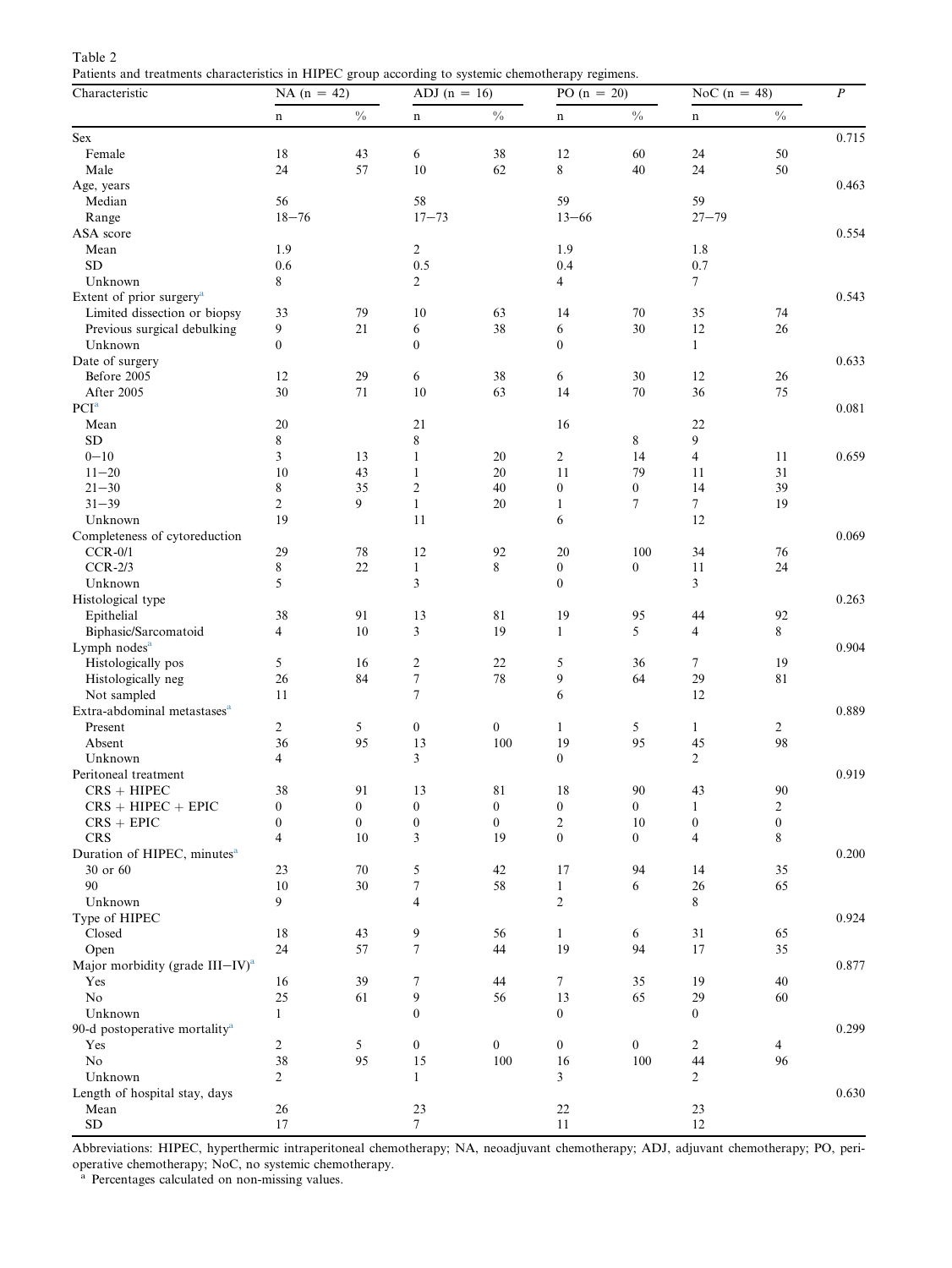<span id="page-7-0"></span>

Fig. 2. Kaplan–Meier analysis of overall survival (A) and progression-free survival (B) by chemotherapy protocol. NA, neoadjuvant chemotherapy; ADJ, adjuvant chemotherapy; PO, perioperative chemotherapy; NoC, no chemotherapy.

Table 3 Survival outcomes according to treatment group.

| Factor                          | All patients  | NA.           | ADJ          | PO.            | NoC            | $\boldsymbol{P}$ |
|---------------------------------|---------------|---------------|--------------|----------------|----------------|------------------|
|                                 | $(n = 127)$   | $(n = 42)$    | $(n = 16)$   | $(n = 20)$     | $(n = 48)$     |                  |
| Overall survival                |               |               |              |                |                | 0.049            |
| Median, months                  | 61            | 37            | 82           | nr             | 71             |                  |
| Range, months                   | $37.0 - 82.4$ | $26.0 - 61.3$ | $33.8 - nr$  | $33.1 - nr$    | $33.4 - 118.8$ |                  |
| Overall survival rates          |               |               |              |                |                | 0.049            |
| 1-year                          | 87%           | 83%           | 100%         | 95%            | 84%            |                  |
| 5-year                          | 53%           | 40%           | 67%          | 62%            | 56%            |                  |
| 7-year                          | 35%           | 15%           | 44%          | 62%            | 43%            |                  |
| $10$ -year                      | 21%           | 15%           | 22%          | 62%            | 23%            |                  |
| Progression-free survival       |               |               |              |                |                | 0.014            |
| Median, months                  | 17            | 11            | 78           | 27             | 13             |                  |
| Range, months                   | $12.5 - 32.2$ | $7.8 - 19.4$  | $5.8 - 90.2$ | $17.4 - 142.0$ | $6.1 - 38.6$   |                  |
| Progression-free survival rates |               |               |              |                |                | 0.014            |
| 1-year                          | 60%           | 85%           | 100%         | 100%           | 88%            |                  |
| 5-year                          | 28%           | 41%           | 67%          | 65%            | 58%            |                  |
| 7-year                          | 21%           | 15%           | 44%          | 65%            | 45%            |                  |
| $10$ -year                      | 14%           | 15%           | 22%          | 65%            | 24%            |                  |

Abbreviations: HIPEC, hyperthermic intraperitoneal chemotherapy; NA, neoadjuvant chemotherapy; ADJ, adjuvant chemotherapy; PO, perioperative chemotherapy; NoC, no systemic chemotherapy; nr, not reached.

result was that patients who had not received NA had a better PFS than those who received neoadjuvant treatment (HR, 2.47; 95% CI, 1.42–4.29; P value  $< 0.01$ ). This is consistent with our findings.

Then, Deraco et al. reported radiologic response rates after preoperative chemotherapy. Their results may be summarised as following: 55% of these patients have stable disease, one third may benefit from chemotherapy to downsize their tumours and  $14-18%$  of patients treated with NA experience disease progression. As a result, it is possible that NA selects patients with favourable chemosensitive tumours, but may also contribute to missing the therapeutic window of resectability of an upfront surgical strategy.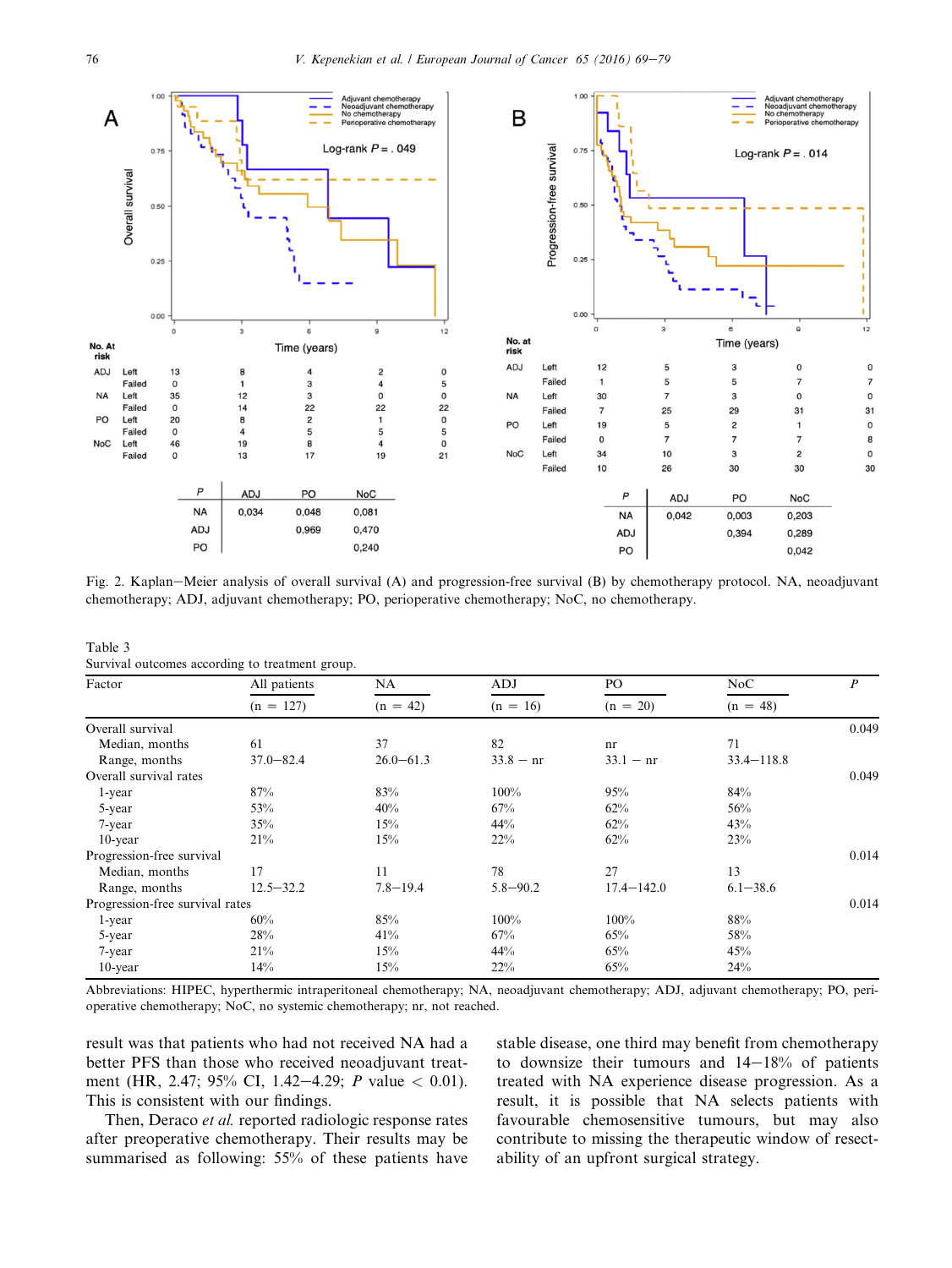<span id="page-8-0"></span>Table 4

Univariate and multivariate analysis of factors influencing overall and progression-free survivals in HIPEC group.

| Variable                                                 | Overall survival   |                        |           |                           | Progression-free survival |                                                 |           |                     |  |
|----------------------------------------------------------|--------------------|------------------------|-----------|---------------------------|---------------------------|-------------------------------------------------|-----------|---------------------|--|
|                                                          | Univ.<br>$P$ value | HR $(95\% \text{ CI})$ | $P$ value | Multiv. HR (95% CI)       | Univ.<br>$P$ value        | HR (95% CI)                                     | $P$ value | Multiv. HR (95%CI)  |  |
| Age                                                      | 0.089              | $1.03(1-1.06)$         |           |                           | 0.015                     | $1.03(1.01-1.05)$                               | 0.065     | $1.02(1.00-1.05)$   |  |
| Sex (male vs female)                                     | 0.530              | $1.19(0.62 - 2.29)$    |           |                           | 0.241                     | $1.36(0.81 - 2.26)$                             |           |                     |  |
| PCI                                                      | 0.007              |                        |           |                           | 0.007                     |                                                 |           |                     |  |
| $0 - 10$                                                 |                    | 1.00                   |           |                           |                           | 1.00                                            |           |                     |  |
| $11 - 20$                                                |                    | $1.36(0.3 - 6.21)$     |           |                           |                           | $0.9(0.22 - 3.75)$                              |           |                     |  |
| $21 - 30$                                                |                    | $1.09(0.21 - 5.6)$     |           |                           |                           | $2.34(0.58 - 9.41)$                             |           |                     |  |
| $31 - 39$                                                |                    | $9.14(1.64 - 51.08)$   |           |                           |                           | $6.78(1.44 - 31.79)$                            |           |                     |  |
| ASA $(1-2 \text{ vs } 3-5)$                              | 0.006              | $5.02(1.57 - 16.03)$   |           |                           | 0.058                     | $2.71(0.97 - 7.59)$                             |           |                     |  |
| Completeness of cytoreduction<br>$(CC-0/1$ vs $CC-2/3$ ) | 0.021              | $2.46(1.07-5.68)$      | 0.025     | $2.61(1.13-6.04)$         | < 0.001                   | 9.52 $(4.55-19.91)$ < 0.001 7.72 $(3.54-16.84)$ |           |                     |  |
| Histology (epithelial vs<br>biphasic/sarcomatoid)        | 0.872              | $1.1(0.35 - 3.47)$     |           |                           | 0.221                     | $2.03(0.65 - 6.29)$                             |           |                     |  |
| Lymph nodes (histologically<br>neg vs pos)               | 0.418              | $0.62(0.22 - 1.8)$     |           |                           | 0.590                     | $0.80(0.35-1.83)$                               |           |                     |  |
| Metastases (present vs absent)                           | 0.963              | $1.04(0.21 - 5.13)$    |           |                           | 0.404                     | $0.53(0.12 - 2.38)$                             |           |                     |  |
| Treatment period (before 2005<br>vs after 2005)          | 0.308              | $0.72(0.35-1.49)$      |           |                           | 0.030                     | $0.53(0.3-0.94)$                                |           |                     |  |
| Type of HIPEC (open vs closed) 0.299                     |                    | $2.92(0.34 - 24.88)$   |           |                           | 0.898                     | $0.87(0.1 - 7.57)$                              |           |                     |  |
| HIPEC drug (oxaliplatin-based<br>vs cisplatin-based)     | 0.293              | $0.46(0.11-1.98)$      |           |                           | 0.513                     | $0.57(0.16-2.04)$                               |           |                     |  |
| Major morbidity (grade III/IV)                           | 0.700              | $1.17(0.58 - 2.36)$    |           |                           | 0.608                     | $1.16(0.66 - 2.04)$                             |           |                     |  |
| Hospital stay                                            | 0.517              | $0.99(0.96 - 1.02)$    |           |                           | 0.569                     | $0.99(0.98 - 1.01)$                             |           |                     |  |
| Neoadjuvant chemotherapy<br>(no vs yes)                  | 0.021              | $2.38(1.14 - 4.97)$    | 0.033     | $2.30(1.07 - 4.94)$ 0.119 |                           | $1.59(0.89 - 2.86)$                             | 0.113     | $1.65(0.89 - 3.08)$ |  |
| Adjuvant chemotherapy<br>(no vs yes)                     | 0.314              | $0.61(0.2 - 1.59)$     |           |                           | 0.006                     | $0.31(0.14-0.71)$                               | 0.113     | $0.51(0.22 - 1.17)$ |  |
| Treatment groups                                         | 0.143              |                        |           |                           | 0.020                     |                                                 |           |                     |  |
| Neoadjuvant                                              |                    | $3.25(0.9-11.8)$       |           |                           |                           | $3.63(1.27-10.37)$                              |           |                     |  |
| Adjuvant                                                 |                    | 1.00                   |           |                           |                           | 1.00                                            |           |                     |  |
| Perioperative                                            |                    | $3.39(0.56 - 20.64)$   |           |                           |                           | $0.88(0.24 - 3.23)$                             |           |                     |  |
| No systemic chemotherapy                                 |                    | $1.52(0.41 - 5.66)$    |           |                           |                           | $2.28(0.79 - 6.59)$                             |           |                     |  |

Abbreviations: ASA, American Society of Anesthesiologists; PCI, Peritoneal carcinomatosis index; HIPEC, hyperthermic intraperitoneal chemotherapy; Multiv., multivariate; Univ., univariate; vs, versus.

The interest of adjuvant chemotherapy appears to be more important. Based on our results, the best outcomes were observed in PO and ADJ groups. Patients in those groups had the same median number of cycles postoperatively. One hypothesis could be that the adjuvant treatment is more efficient than preoperative chemotherapy because of the minimised postoperative tumour burden  $[36-38]$  $[36-38]$ .

The 48 patients who did not receive any perioperative treatment had a median OS of 71 months. This result was obtained despite higher mean PCI and higher rates of incomplete cytoreduction, when compared to the characteristics of other groups. Similar results were observed in Deraco's series, suggesting that abstention from systemic chemotherapy could be an alternative for DMPM patients with resectable disease [\[21\]](#page-10-0). Decision criteria could be the association of the followings: patients evaluated in expert centres who are chemotherapy naïve, with PCI  $<$  20, an epithelioid subtype, negative lymph nodes after exhaustive assessment, no metastases, and CC-0/1 score.

To date, pemetrexed-based regimens are considered as the standard chemotherapy in DMPM patients since Vogelzang et al. [\[39\]](#page-10-0) demonstrated that pemetrexedcisplatin combination was associated with a better median OS in pleural mesothelioma. This result was extended to DMPM through an Expanded Access Program approved by the United States Food and Drug Administration and Eli Lilly Company, despite the absence of randomised clinical trial in DMPM [\[40\].](#page-10-0) Two studies evaluated pemetrexed through this non-randomised open study. Pemetrexed provided a 19% and 26% global response rate and it was 20% and 30% when combined with cisplatin  $[8,9]$ . A small phase II multicentre trial of pemetrexed combined with gemcitabine achieved a 15% response rate and median OS of 26.8 months, with a high incidence of severe adverse events and 5% treatmentrelated deaths[\[20\].](#page-10-0) Despite these poor data that could be a sufficient argument against NA, pemetrexed-based regimens are considered as the standard chemotherapy in DMPM patients. These regimens were the most commonly used in our study, and differences in drugs repartition were not correlated with survival outcomes. This analysis reinforces the need of controlled data related to the use of systemic chemotherapy in DMPM patients. Furthermore, despite a strong rational, biologic therapies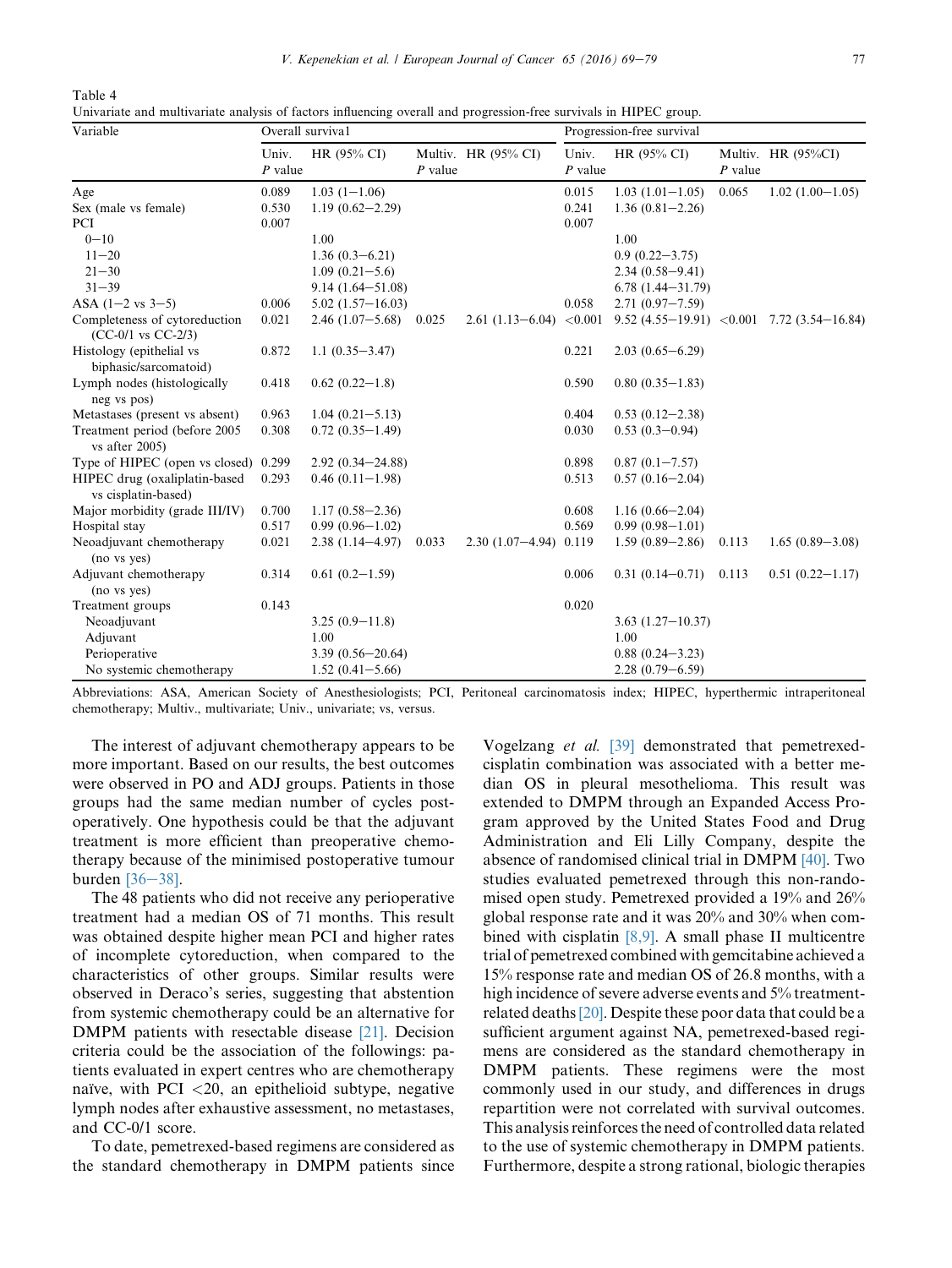<span id="page-9-0"></span>have been disappointing, to date, in malignant mesothelioma [\[41\].](#page-10-0) Recent encouraging results obtained with immunotherapy may suggest it should be evaluated in a so chemoresistant disease [\[42\].](#page-10-0)

Our results are obtained over several decades but without major changes of chemotherapy protocols over this period. Indeed, period of treatment was not independently associated with survival. Because of the retrospective and non-randomised nature of our work, we acknowledge discrepancies in the indication for systemic chemotherapy, drugs regimens and HIPEC technique. Nevertheless, each participating centre was specialised in PSM and shared their experiences at a national level.

The combination of CRS and HIPEC is the cornerstone of a curative treatment strategy for DMPM. The present study raises issues on the optimal treatment sequence. Upfront surgery appears preferable to NA in patients amenable to complete CRS. Adjuvant systemic chemotherapy appears to delay recurrence and seems to offer survival benefit, although abstention of systemic treatment under certain condition may be an alternative. All patients with a diagnostic of DMPM should be evaluated prior any treatment in an expert PSM centre and a laparoscopically comprehensive exploration of the abdominal cavity should be advocate to define the initial resectability. International scientific collaboration should be able to evaluate this issue through an international randomised trial or a non-randomised study with propensity score analysis [\[43,44\].](#page-10-0)

#### Acknowledgments of research support for the study

RENAPE is funded by the French National Cancer Institute (INCa).

## RENAPE scientific committee accepts direct responsibility for this manuscript

F. Bibeau, D. Elias, O. Glehen, S. Isaac, M. Pocard, F. Quenet.

#### Role of the funding source

The funding source had no role in the study design, data collection, analysis, preparation of the manuscript, or decision to submit the manuscript for publication.

## Conflict of interest statement

None declared.

# Acknowledgements

The authors thank the French National Cancer Institute (INCa) and the French network for the treatment of rare peritoneal malignancies (RENAPE).

#### **References**

- [1] [Miller J, Wynn WH. A malignant tumour arising from the](http://refhub.elsevier.com/S0959-8049(16)32191-8/sref1) [endothelium of the peritoneum, and producing a mucoid ascitic](http://refhub.elsevier.com/S0959-8049(16)32191-8/sref1) [fluid. J Pathol 1908;12:267](http://refhub.elsevier.com/S0959-8049(16)32191-8/sref1)-[78](http://refhub.elsevier.com/S0959-8049(16)32191-8/sref1).
- [2] [Wagner JC. Asbestos cancers. J Natl Cancer Inst 1971;46:5](http://refhub.elsevier.com/S0959-8049(16)32191-8/sref2)-[9.](http://refhub.elsevier.com/S0959-8049(16)32191-8/sref2)
- [3] [Boffetta P. Epidemiology of peritoneal mesothelioma: a review.](http://refhub.elsevier.com/S0959-8049(16)32191-8/sref3) [Ann Oncol 2007;18:985](http://refhub.elsevier.com/S0959-8049(16)32191-8/sref3)-[90.](http://refhub.elsevier.com/S0959-8049(16)32191-8/sref3)
- [4] [Antman K, Klegar K, Pomfret E, Osteen R, Amato D, Laron D,](http://refhub.elsevier.com/S0959-8049(16)32191-8/sref4) [et al. Early peritoneal mesothelioma: a treatable malignancy.](http://refhub.elsevier.com/S0959-8049(16)32191-8/sref4) Lancet  $1985:326:977-81$ .
- [5] [Robinson BWS, Lake RA. Advances in malignant mesothelioma.](http://refhub.elsevier.com/S0959-8049(16)32191-8/sref5) [N Engl J Med 2005;353:1591](http://refhub.elsevier.com/S0959-8049(16)32191-8/sref5)-[603](http://refhub.elsevier.com/S0959-8049(16)32191-8/sref5).
- [6] [Manzini VDP, Recchia L, Cafferata M, Porta C, Siena S,](http://refhub.elsevier.com/S0959-8049(16)32191-8/sref6) [Giannetta L, et al. Malignant peritoneal mesothelioma: a multi](http://refhub.elsevier.com/S0959-8049(16)32191-8/sref6)center study on 81 cases. Ann Oncol  $2010;21:348-53$ .
- [7] [Antman KH, Blum RH, Greenberger JS, Flowerdew G,](http://refhub.elsevier.com/S0959-8049(16)32191-8/sref7) [Skarin AT, Canellos GP, et al. Multimodality therapy for ma](http://refhub.elsevier.com/S0959-8049(16)32191-8/sref7)[lignant mesothelioma based on a study of natural history. Am J](http://refhub.elsevier.com/S0959-8049(16)32191-8/sref7) Med 1980:68:356-[62](http://refhub.elsevier.com/S0959-8049(16)32191-8/sref7).
- [8] [Carteni G, Manegold C, Garcia GM, Siena S, Zielinski CC,](http://refhub.elsevier.com/S0959-8049(16)32191-8/sref8) [Amadori D, et al. Malignant peritoneal mesothelioma-results](http://refhub.elsevier.com/S0959-8049(16)32191-8/sref8) [from the International Expanded Access Program using peme](http://refhub.elsevier.com/S0959-8049(16)32191-8/sref8)[trexed alone or in combination with a platinum agent. Lung](http://refhub.elsevier.com/S0959-8049(16)32191-8/sref8) Cancer  $2009;64:211-8$ .
- [9] Jänne PA, Wozniak AJ, Belani CP, Keohan ML, Ross HJ, [Polikoff JA, et al. Open-label study of pemetrexed alone or in](http://refhub.elsevier.com/S0959-8049(16)32191-8/sref9) [combination with cisplatin for the treatment of patients with](http://refhub.elsevier.com/S0959-8049(16)32191-8/sref9) [peritoneal mesothelioma: outcomes of an expanded access](http://refhub.elsevier.com/S0959-8049(16)32191-8/sref9) program. Clin Lung Cancer  $2005;7:40-6$  $2005;7:40-6$ .
- [10] [Garcia-Carbonero R, Paz-Ares L. Systemic chemotherapy in the](http://refhub.elsevier.com/S0959-8049(16)32191-8/sref10) [management of malignant peritoneal mesothelioma. Eur J Surg](http://refhub.elsevier.com/S0959-8049(16)32191-8/sref10) [Oncol 2006;32:676](http://refhub.elsevier.com/S0959-8049(16)32191-8/sref10)-[81](http://refhub.elsevier.com/S0959-8049(16)32191-8/sref10).
- [11] [Tattersall MHN, Fox RM, Newlands ES, Woods RL. Intra](http://refhub.elsevier.com/S0959-8049(16)32191-8/sref11)[cavitary doxorubicin in malignant effusions. Lancet 1979;1:390.](http://refhub.elsevier.com/S0959-8049(16)32191-8/sref11)
- [12] [Rogoff EE, Hilaris BS, Huvos AG. Long-term survival in patients](http://refhub.elsevier.com/S0959-8049(16)32191-8/sref12) [with malignant peritoneal mesothelioma treated with irradiation.](http://refhub.elsevier.com/S0959-8049(16)32191-8/sref12) [Cancer 1973;32:656](http://refhub.elsevier.com/S0959-8049(16)32191-8/sref12)-[64.](http://refhub.elsevier.com/S0959-8049(16)32191-8/sref12)
- [13] [Yan TD, Deraco M, Baratti D, Kusamura S, Elias D, Glehen O,](http://refhub.elsevier.com/S0959-8049(16)32191-8/sref13) [et al. Cytoreductive surgery and hyperthermic intraperitoneal](http://refhub.elsevier.com/S0959-8049(16)32191-8/sref13) [chemotherapy for malignant peritoneal mesothelioma: multi](http://refhub.elsevier.com/S0959-8049(16)32191-8/sref13)institutional experience. J Clin Oncol  $2009;27:6237-42$  $2009;27:6237-42$ .
- [14] [Baratti D, Kusamura S, Cabras AD, Bertulli R, Hutanu I,](http://refhub.elsevier.com/S0959-8049(16)32191-8/sref14) [Deraco M. Diffuse malignant peritoneal mesothelioma: long-term](http://refhub.elsevier.com/S0959-8049(16)32191-8/sref14) [survival with complete cytoreductive surgery followed by hyper](http://refhub.elsevier.com/S0959-8049(16)32191-8/sref14)[thermic intraperitoneal chemotherapy \(HIPEC\). Eur J Cancer](http://refhub.elsevier.com/S0959-8049(16)32191-8/sref14)  $2013;49:3140-8.$  $2013;49:3140-8.$  $2013;49:3140-8.$  $2013;49:3140-8.$
- [15] Husain AN, Colby TV, Ordóñez NG, Krausz T, Borczuk A, [Cagle PT, et al. Guidelines for pathologic diagnosis of malignant](http://refhub.elsevier.com/S0959-8049(16)32191-8/sref15) [mesothelioma: a consensus statement from the International](http://refhub.elsevier.com/S0959-8049(16)32191-8/sref15) [Mesothelioma Interest Group. Arch Pathol Lab Med 2009;133:](http://refhub.elsevier.com/S0959-8049(16)32191-8/sref15)  $1317 - 31.$  $1317 - 31.$  $1317 - 31.$
- [16] [Husain AN, Colby T, Ordonez N, Krausz T, Attanoos R,](http://refhub.elsevier.com/S0959-8049(16)32191-8/sref16) [Beasley MB, et al. Guidelines for pathologic diagnosis of malig](http://refhub.elsevier.com/S0959-8049(16)32191-8/sref16)[nant mesothelioma: 2012 update of the consensus statement from](http://refhub.elsevier.com/S0959-8049(16)32191-8/sref16) [the International Mesothelioma Interest Group. Arch Pathol Lab](http://refhub.elsevier.com/S0959-8049(16)32191-8/sref16) [Med 2013;137:647](http://refhub.elsevier.com/S0959-8049(16)32191-8/sref16)-[67](http://refhub.elsevier.com/S0959-8049(16)32191-8/sref16).
- [17] [Baratti D, Kusamura S, Nonaka D, Oliva GD, Laterza B,](http://refhub.elsevier.com/S0959-8049(16)32191-8/sref17) [Deraco M. Multicystic and well-differentiated papillary peritoneal](http://refhub.elsevier.com/S0959-8049(16)32191-8/sref17)